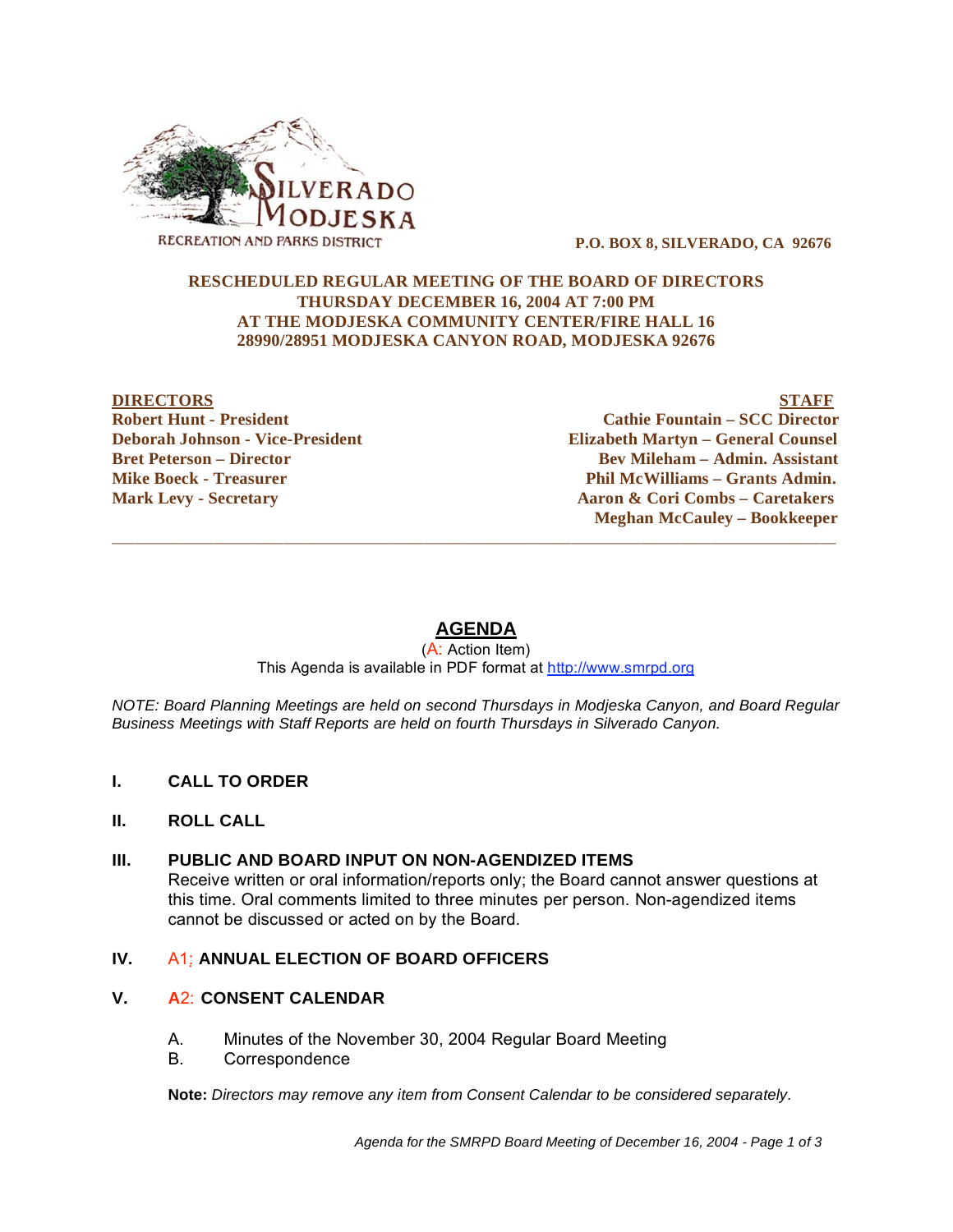# **VI. PAYMENT OF DISTRICT BILLS**

Approval of Payment Requests totaling **\$2,719.28**:

# A3: **Transmittal 12-04A for \$200.00 total for Directors' compensation for the Regular Board Meeting of November 30, 2004 to:**

| <b>Director Boeck</b>    | \$50.00 |
|--------------------------|---------|
| Director Johnson         | \$50.00 |
| <b>Director Levy</b>     | \$50.00 |
| <b>Director Peterson</b> | \$50.00 |

## A4: **Transmittal 12-04B for \$1,253.79 total to:**

| Ware Disposal          | \$210.94 Inv. #4C100990 and #4C100991                   |
|------------------------|---------------------------------------------------------|
| <b>Beverly Mileham</b> | \$761.60 Inv. for 10/4/04 to 12/4/04 (ADMIN. ASSISTANT) |
| Meghan McCauley        | \$281.25 Inv. #04-64 (BOOKKEEPER)                       |

## A5: **Transmittal 12-04C for \$637.05 total to:**

KJ Snyder \$505.00 Inv. #00004127 and #00004153 KC Propane \$132.05 Inv. #36069

## A6: **Transmittal 12-04D for \$628.44 total to:**

So. Cal Edison \$628.44 Inv. dated 12/10/04

## **VII. OTHER DISTRICT BUSINESS**

- A. A7: Approval of modified Facilities Use Agreement.
- B.  $A8:$  Consider request for alcohol use permit for a wedding reception in Modjeska Community Center.
- C. Discussion with Joyce Crosthwaite and Kim Koeppen of LAFCO regarding East Orange development, potential loss of part of our District to the City of Orange, and formation/operation of an Open Space or Parks and Open Space District.
- D. A9: Authorize payment of up to \$1,500 to Dasse Engineering for structural analysis of the old wing of the Silverado Community Center to confirm its suitability for the Prop.40 funded renovation project. (Note: This fee is part of the contract quote in Item E below.)
- E. A10: Authorize execution of contract with Katzmaier Newell Kehr for architectural services on the Prop.40 renovation projects at Silverado and Modjeska Community Centers and Parks, in an amount not to exceed \$47,700.
- F. A11: Approve payment of \$1,280 utility deposit to the Edison Company, if Director Boeck is unable to talk them out of their recent demand for same.
- G. A12: Authorize initiation of process to announce and hold a Public Hearing to consider increase in tuition rates for the Silverado Children's Center.